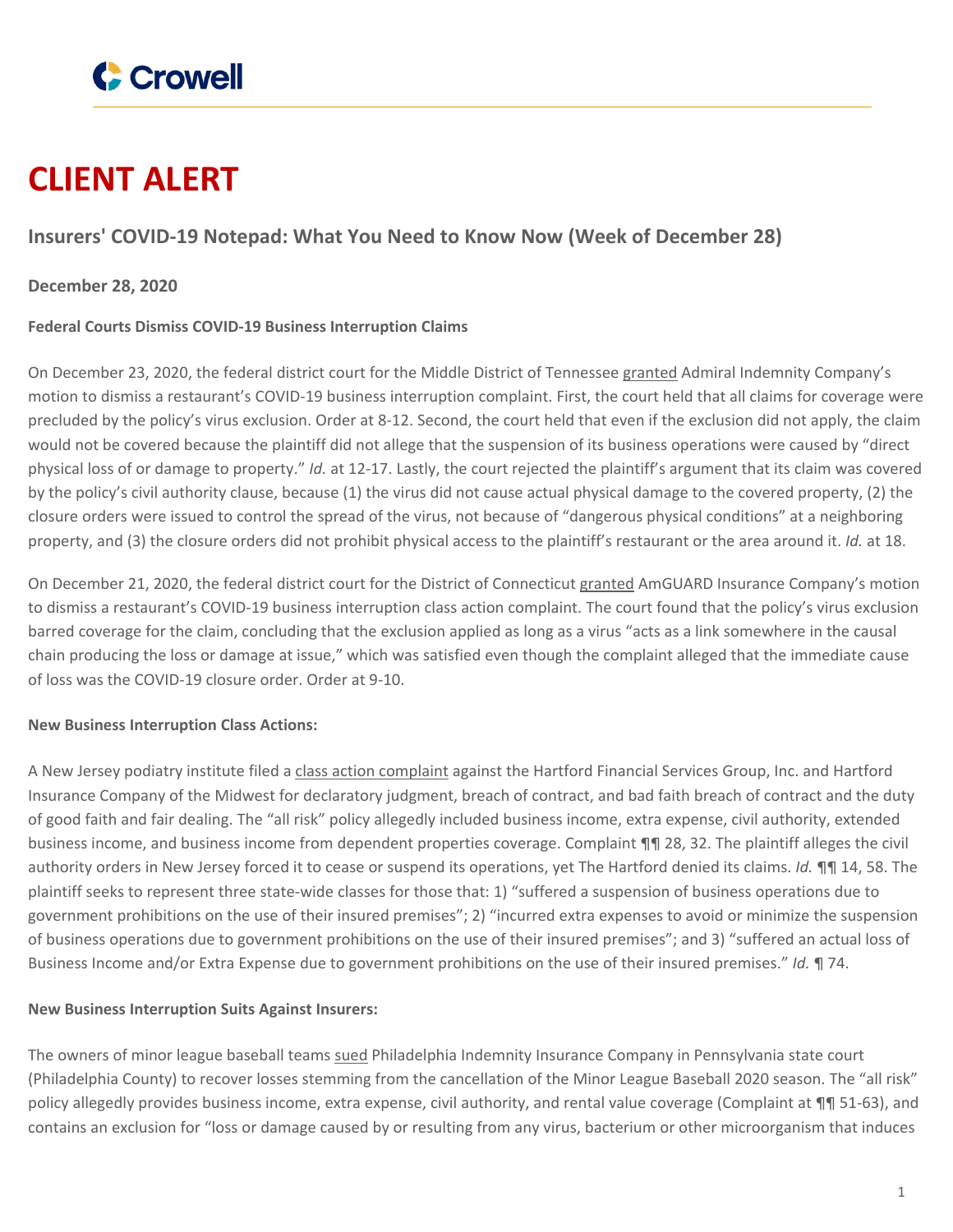

or is capable of inducing physical distress, illness or disease." *Id.* at ¶ 64. The complaint alleges that the defendant wrongfully denied the plaintiffs' claims for coverage. *Id.* at ¶¶66-70.

The owners of commercial and residential property in Pennsylvania, New York, Connecticut, Arkansas, Washington, D.C., and Massachusetts [sued](https://www.crowell.com/files/Infinity-Real-Estate-Complaint.PDF) Travelers Excess and Surplus Lines Company in federal court (E.D. Pa.), asserting claims for breach of contract, breach of the covenant of good faith and fair dealing, and statutory bad faith. The "all risk" policy allegedly provides business income, extra expense, rental value, ingress and egress, dependent property, and civil authority coverage. Complaint ¶¶ 26-34. The policy also contains a "virus exclusion." *Id.* at ¶ 113. The complaint alleges that the defendant wrongfully and in bad faith denied the plaintiffs' claim for coverage, and "has employed calculated claims-handling strategies designed to deny . . . recovery." *Id.* at ¶¶ 99-104.

The owner of a dine-in restaurant in Tacoma [sued](https://www.crowell.com/files/Yees-Sax-Complaint.PDF) Truck Insurance Exchange in Washington state court (Pierce County), asserting claims for declaratory relief, breach of contract, insurance bad faith, violation of the Consumer Protection Act, and negligence. The "all risk" policy allegedly provides business income, extra expense, and civil authority coverage. Complaint at ¶¶ 10-18. The complaint alleges that the defendant wrongfully denied the plaintiff's claim for coverage without conducting a meaningful investigation. *Id.* ¶¶ 53-57.

A restaurant [sued](https://www.crowell.com/files/Sousa-Rest-Grp-Complaint.PDF) AXIS Insurance Company in New Jersey state court (Essex County), asserting breach of contract, bad faith, and violations of the New Jersey Consumer Fraud Act and Unfair Claims Settlement Practices Act. The "all risk" policy allegedly provides business income, extra expense, civil authority, and supplemental business coverage. Complaint ¶ 3. The plaintiff alleges that the defendant wrongfully denied its claim for "loss of use." *Id.* ¶¶ 6, 8.

A New Mexico eye practice [sued](https://www.crowell.com/files/Eye-Assocs-of-New-Mexico-Complaint.PDF) the Cincinnati Insurance Company in New Mexico state court (Bernalillo County) for breach of contract, breach of duty of good faith and fair dealing, statutory violations, and declaratory judgment. An "all risk" policy with no virus exclusion, the policy allegedly provides coverage for business income, extra expense, civil authority, and dependent property business interruption. Complaint  $\P\P$  4, 33. The plaintiff claims Cincinnati denied its claim without reviewing, investigating, or analyzing it. *Id.* ¶¶ 6, 109.

For more information, please contact the professional(s) listed below, or your regular Crowell & Moring contact.

**Laura [Foggan](https://www.crowell.com/professionals/Laura-Foggan)** Partner – Washington, D.C. Phone: +1.202.624.2774 Email: [lfoggan@crowell.com](mailto:lfoggan@crowell.com)

**Rachel A. [Jankowski](https://www.crowell.com/professionals/Rachel-Jankowski)** Associate – Washington, D.C. Phone: +1.202.624.2647 Email: [rjankowski@crowell.com](mailto:rjankowski@crowell.com)

**[Rachael](https://www.crowell.com/professionals/Rachael-Padgett) Padgett** Associate – Washington, D.C. Phone: +1.202.688.3441 Email: [rpadgett@crowell.com](mailto:rpadgett@crowell.com)